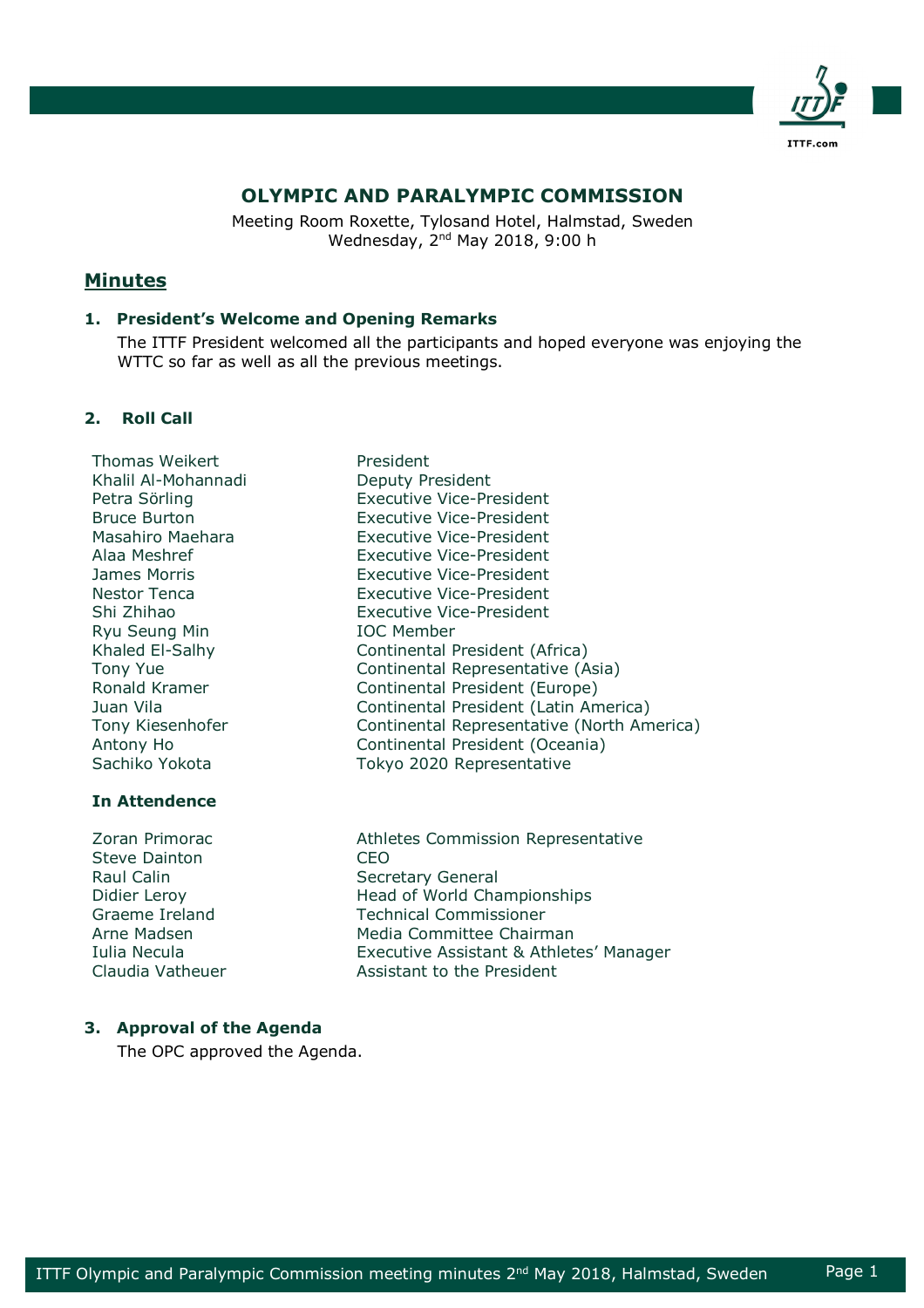

## **4. Confirmation of the Minutes of the Previous Meeting**

4.1 Adoption of the Minutes of the Previous Meeting (15<sup>th</sup> December 2017)

## **1-OPC-20180502**

The OPC unanimously adopted the 2017-12-10 OPC minutes as factual.

### 4.2 Business Arising from the Minutes

No business has arisen from the previous Minutes.

## **5. Youth Olympic Games update**

### 5.1 Oualification Events

The Secretary General informed that the qualification process is close to an end with only 3 qualifications events left from the Road to Buenos Aires series:

- Road to Buenos Aires series in Asia, to be held in Thailand
- Road to Buenos Aires series in North America, to be held in Canada
- Road to Buenos Aires series in Oceania, to be held in Cook Islands

These events will decide 6 boys and 6 girls to qualify for the 2018 Youth Olympic Games in Buenos Aires.

The Secretary General wanted to thank Table Tennis Canada and the IOC for the support and extra work necessary to ensure that players from North Korea will participate at the qualification event in Canada.

Mr Calin also informed the OPC members that the final places for Buenos Aires will be allocated through the  $1<sup>st</sup>$  July 2018 World Ranking.

#### 5.2 Athlete Role Models

As previously announced in Astana, during the selection process for the Role Model Athletes, there were targeted English and Spanish speaking candidates with the ability to actively communicate with the players.

The two persons confirmed by the IOC as Role Models Athletes are Mr Ryu Seung Min from Korea Republic and Ms Galia Dvorak from Spain.

They were also confirmed for the Pre-YOG Training Camp in Shanghai.

#### 5.3 Pre-YOG Training Camp

Mr Shi Zhihao informed that except small issues with the schedule, everything is well planned and organized, and confirmed Zhang Yining as a coach of the Pre-YOG Training Camp.

Mr Tony Yue stated that during the same period of time the Asian Junior Championships will be held in Myanmar and informed that both qualified players from Hong Kong might not be able to attend the Training camp due to the clash of dates.

## **6. Tokyo 2020 Olympic Games**

### 6.1 Progress Report

Mr Thomas Weikert informed that himself, Mr Steve Dainton and Mr Raul Calin visited Tokyo in the middle of January, and as seen from the Presentation done by the Tokyo 2020 Representaitve, Ms Sachiko Yokota, during the AGM, the preparations are running smoothly.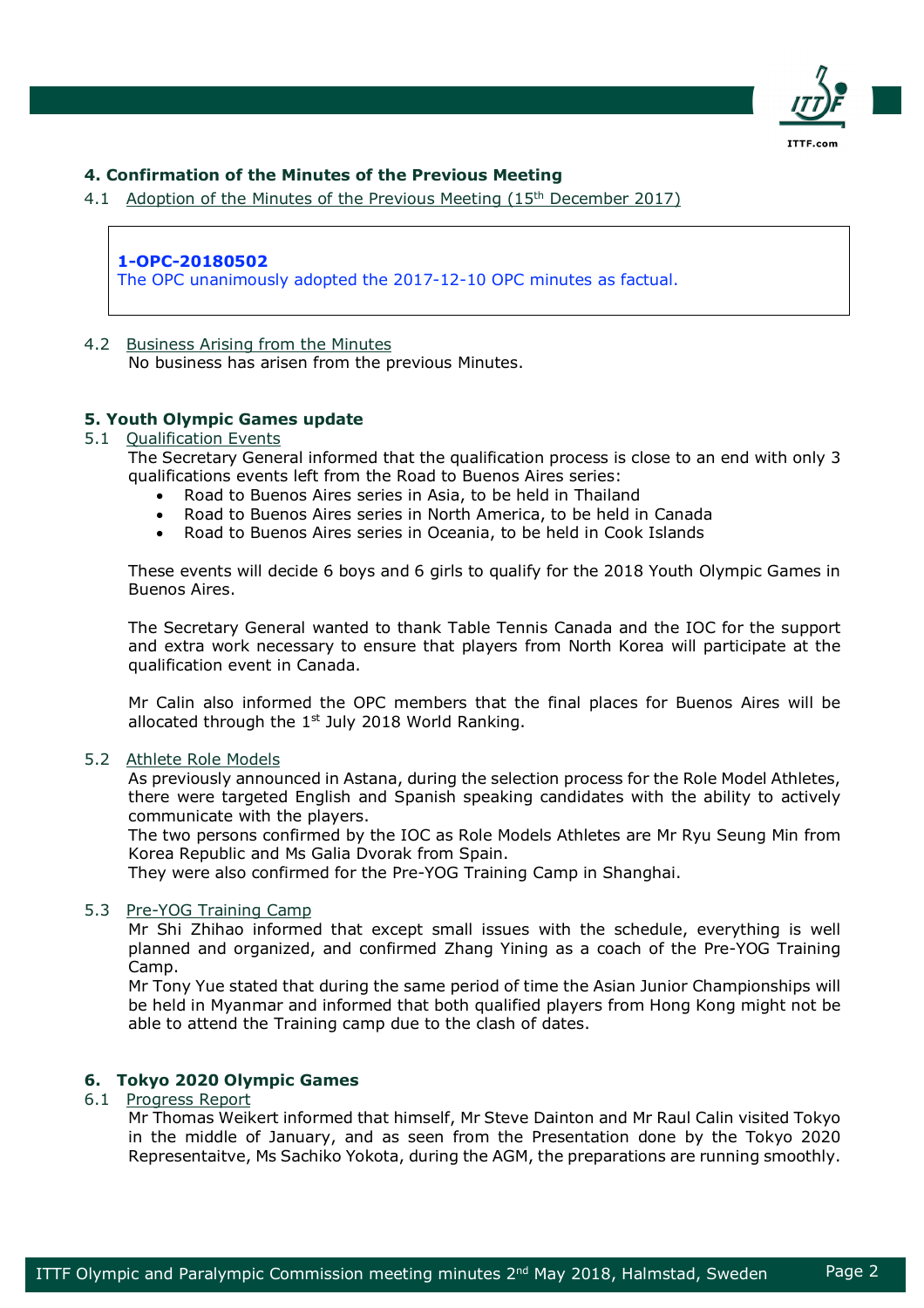

The Secretary General explained that the ITTF has made a proposition to Tokyo 2020 to have thirteen (13) days of competition over a period of fourteen (14) days. This would allow to have a day of rest for the athletes between the individual and the team events. The recommended system has been discussed with the Olympic Broadcasting Services (OBS) and it will avoid as much as possible clashes with Badminton, as well as playing the finals during the so called "Super Saturday," the 8th day in the Olympic Program, when all Athletics finals are being held.

Mr Raul Calin noted that following the inspection, Tokyo 2020 expressed their positive support to the mentioned days format, but it was not yet officially confirmed. He stated that it is urgent to receive the confirmation, and the ITTF will need to wait the feedback from Tokyo 2020 before proceeding with the next steps.

Mr Calin also mentioned that during the ASOIF Annual Meeting held in Bangkok, many International Federations were complaining regarding the timelines and decision making process with Tokyo 2020.

In regard to the site inspection scheduled in August 2018, Ms Sachiko Yokota reported that no visits are permitted inside the Venue from July 2018 to December 2019 due to the renovation of the venue.

Ms Yokota will convey the message to the LOC to try to find a solution on this matter.

In regard to the hotel for the ITTF family, and based on the Rio 2016 experience, the ITTF recommends that the hotel for the ITTF Family should be located close to the Table Tennis venue, and agreed that an official letter should be sent to the LOC with this intention.

On a question from Mr Tony Yue about the equipment, the OPC was reminded that the equipment was already decided some time ago:

Tables: San-Ei Balls: Double Happiness Floor: Tinsue

Mr Zoran Primorac informed that, from the players perspective, the colour of the table represents no issue, but they did make some remarks about the scoring boards.

The OPC, after deliberations, recommends the Equipment Committee to allow Sanei to use for Tokyo 2020 the same color as in Rio 2016.

The test event dates were ratified. The Team World Cup will be held in Tokyo from  $6<sup>th</sup>$  until 10th November 2019.

Mr. Tony Yue asked about the Jury nomination process. The Secretary General informed that the entire Technical Officials nomination process will be outlined in the second half of the year and will be presented at the next OPC meeting.

Following the professionalization of the umpire structure, the EVP in charge of the URC, Mr Bruce Burton, strongly recommended that the nomination process for umpires and referees for the Olympic and Paralympic Games should follow the same criteria as for World Title events, by selecting valuable, experienced and well-prepared officials.

#### 6.2 Olympic Team Format Brief Report

Mr Tony Kiesenhofer submitted a written report on the outcome of the test made at the Team World Cup in London with the proposed new Olympic Team Format.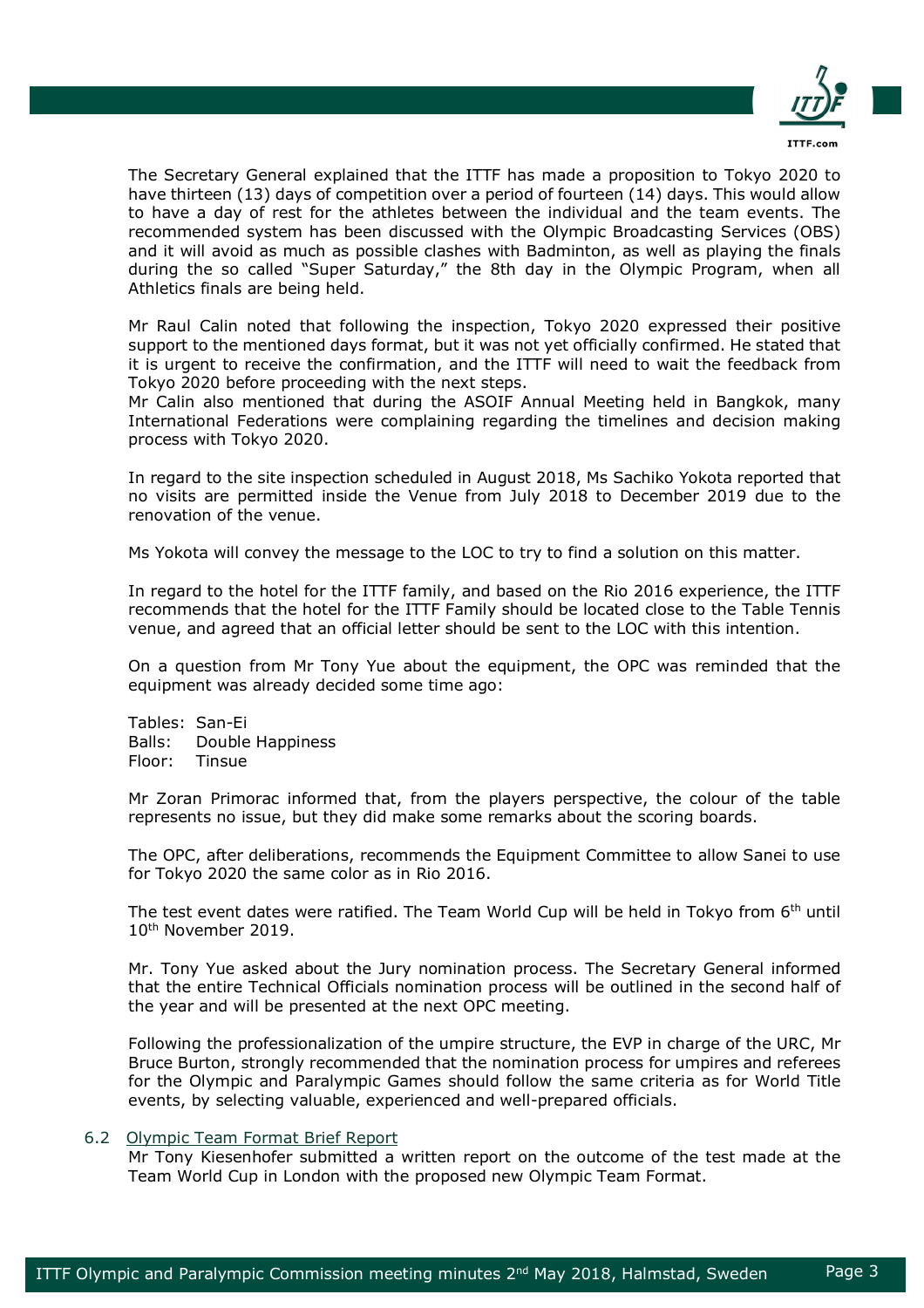

Mr Kiesenhofer as well as Mr Arne Madsen gave a positive feedback, highlighting the marketing benefits and improvements over the previous system.

Generally, the new proposed Olympic Team format is satisfactory as it causes the best players of each team to play against each other.

The Olympic and Paralympic Commission decided to follow the recommendation made by the working group to use the proposed playing format during the next Olympic Games.

Zoran Primorac mentioned that the team playing in the position ABC would have a slight advantage over the one playing position XYZ, but he acknowledged that it's hard to find a perfect system.

### **02-OPC-02052018**

The OPC decided to follow the recommendation made by the working group and use the proposed playing system during the next Olympic Games.

### 6.3 Qualification System (detailed version)

The Secretary General reported that the detailed version of the Qualification System is actually the same as approved by the OPC in January, but in the format used by the IOC, as they want unified documentation of the qualification documents across the different Olympic sports and disciplines, to make it easier for the NOC's to understand.

Given the complexity of the document, the group decided that a more simplified version should be created and published for the ITTF stakeholders after the required validation by the IOC.

The Secretary General stated that this was the first time that the OPC has decided the system and that the technical commissioner feedback has been taken into consideration. He thanked everyone for their input and involvement.

#### **03-OPC-02052018**

The OPC decided to ratify the Olympic Qualification System as approved by the IOC.

### **7. Tokyo 2020 Paralympic Games**

#### 7.1 Qualification System

Mr Raul Calin reminded the members of the OPC that in the last meeting in Astana it was decided to delay the consideration on the Tokyo 2020 Paralympic Games Qualification System until the new ITTF Classification Code would be ratified by the IPC, and further discussions with the IPC would be held.

It was reported that there was a general feeling that the initially proposed system was not solving the problem in terms of the representation at the Paralympic Games, particularly in the cases of Oceania and Africa.

Additionally, a consideration on the current active international players was made in the different classes, to ensure having a proper representation of the current levels of activity in the World Para Table Tennis.